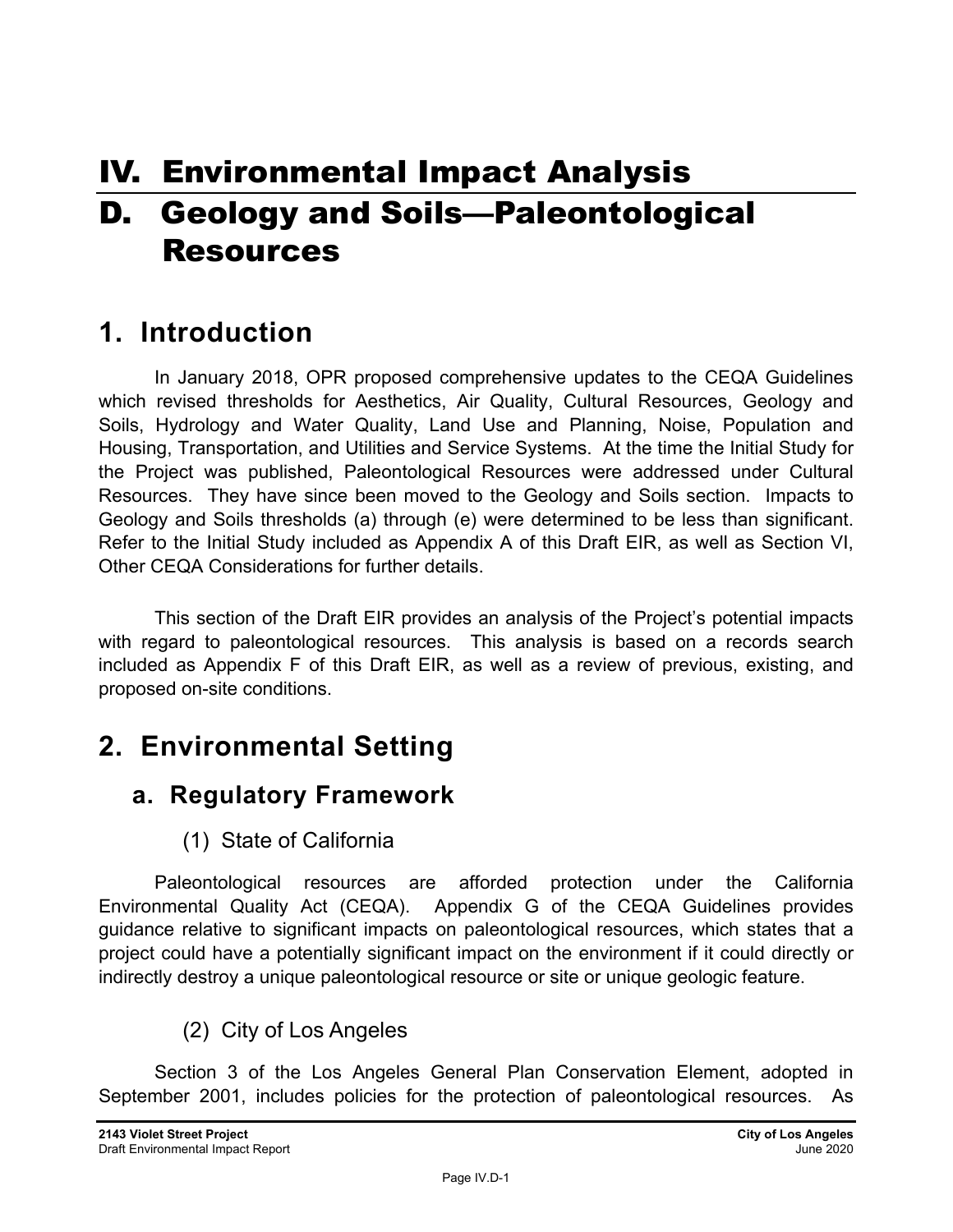stated therein, it is also the City's policy that paleontological resources be protected for historical, cultural research, and/or educational purposes. Section 3 sets as an objective the identification and protection of significant paleontological sites and/or resources known to exist or that are identified during "land development, demolition, or property modification activities."

### **b. Existing Conditions**

Paleontology is the study of fossils, which are the remains of ancient life forms. A Project-specific paleontological records search was conducted in July 2018 through the Natural History Museum of Los Angeles County. The following discussion is based on correspondence received from the Natural History Museum, which is included in Appendix F of this Draft EIR. The results of the paleontological records search indicate that there are no previously encountered vertebrate fossil localities located within the Project Site. However, there are localities that have been identified nearby from the same sedimentary deposits that occur subsurface in the Project area, as identified below.

The Project area has surface deposits of younger Quaternary Alluvium, derived as fluvial deposits from the flood plain of the Los Angeles River that currently flows in a concrete channel to the east. These younger Quaternary deposits usually do not contain significant fossil vertebrates in the uppermost layers, but the underlying older Quaternary deposits found at varying depths may contain significant vertebrate fossils.

The closest vertebrate fossil locality from the older Quaternary deposits is LACM 1755, located approximately 2 miles west-northwest of the Project area near the intersection of Hill Street and 12th Street, which produced a fossil specimen of horse (*Equus*) at a depth of 43 feet below the street. The next closest vertebrate fossil locality from older Quaternary deposits beneath the younger Quaternary Alluvium is LACM 2032, located north-northeast of the Project area near the intersection of Mission Road and Daly Street around the Golden State Freeway (I-5), which produced fossil specimens of pond turtle (*Clemmys mamorata*), ground sloth (*Paramylodon harlani*), mastodon (*Mammut americanum*), mammoth (*Mammuthus imperator*), horse (*Equus*), and camel (*Camelops*) at depths of 20 to 35 feet below the surface. At LACM 1023, just north of LACM 2032 near the intersection of Workman Street and Alhambra Avenue, excavations for a storm drain recovered fossil specimens of turkey (*Meleagris californicus*), sabre-toothed cat (*Smilodon fatalis*), horse (*Equus*), and deer (*Odocoileus*) at unstated depths.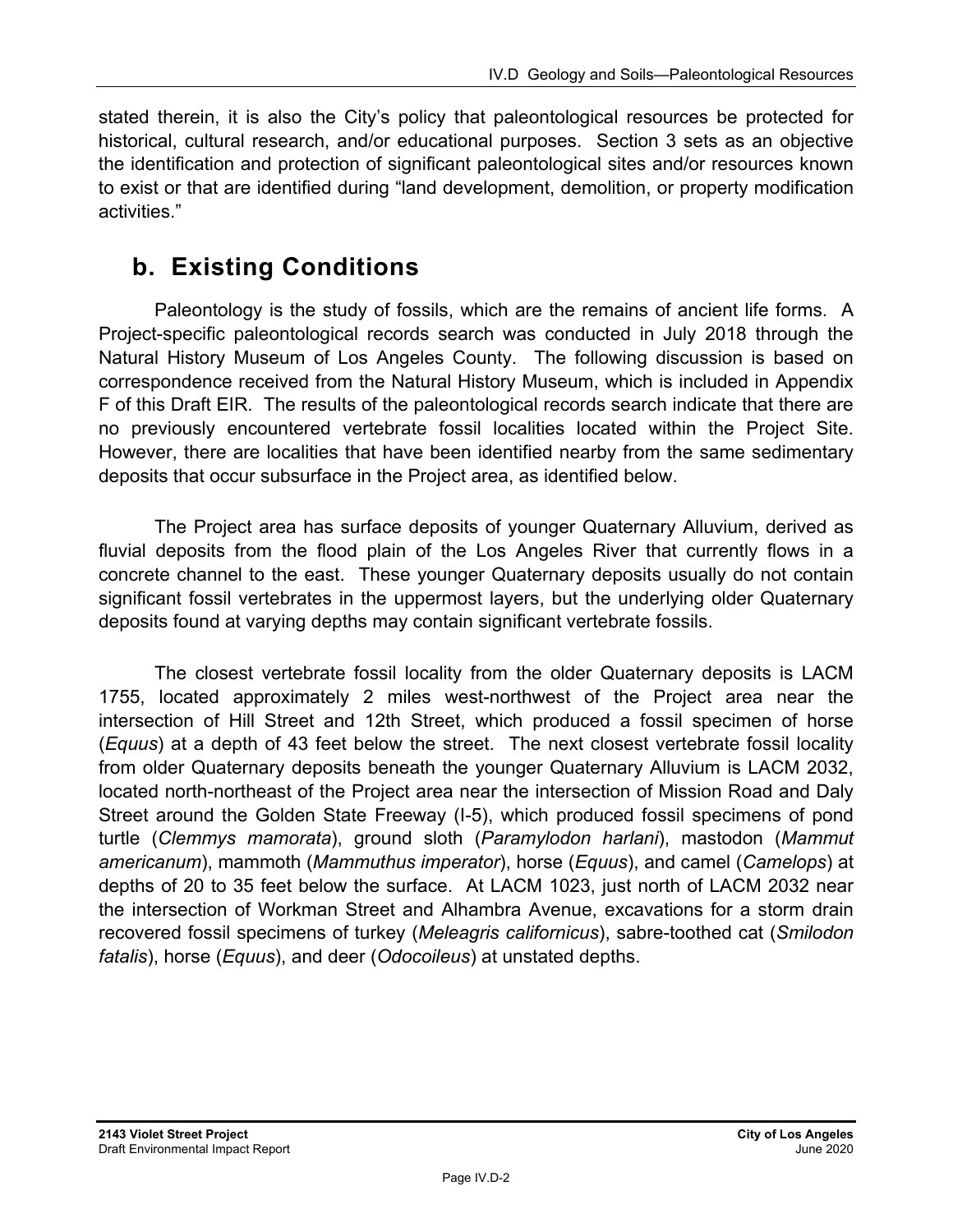## **3. Project Impacts**

### **a. Thresholds of Significance**

In accordance with Appendix G of the CEQA Guidelines decision, the Project would have a significant impact related to geology and soils if it would:

#### *Threshold (a): Directly or indirectly destroy a unique paleontological resource or site or unique geologic feature.*

For this analysis, the Appendix G Thresholds are relied upon. The analysis utilizes factors and considerations identified in the 2006 *L.A. CEQA Thresholds Guide*, as appropriate, to assist in answering the Appendix G Threshold questions.

The *L.A. CEQA Thresholds Guide* identifies the following criteria to evaluate paleontological resources:

- Whether, or the degree to which, the project might result in the permanent loss of, or loss of access to, a paleontological resource; and
- Whether the paleontological resource is of regional or statewide significance.

In assessing impacts related to hazardous geology and soils in this section, the City will use Appendix G as the thresholds of significance. The criteria identified above from the *L.A. CEQA Thresholds Guide* will be used where applicable and relevant to assist in analyzing the Appendix G thresholds.

### **b. Methodology**

To address potential impacts associated with paleontological resources, a formal records search was conducted to assess the paleontological sensitivity of the Project Site and vicinity. In addition, an evaluation of existing conditions and previous disturbances within the Project Site, the geology of the Project Site, and the anticipated depths of grading were evaluated to determine the potential for uncovering paleontological resources.

### **c. Project Design Features**

No specific project design features are proposed with regards to geology and soils.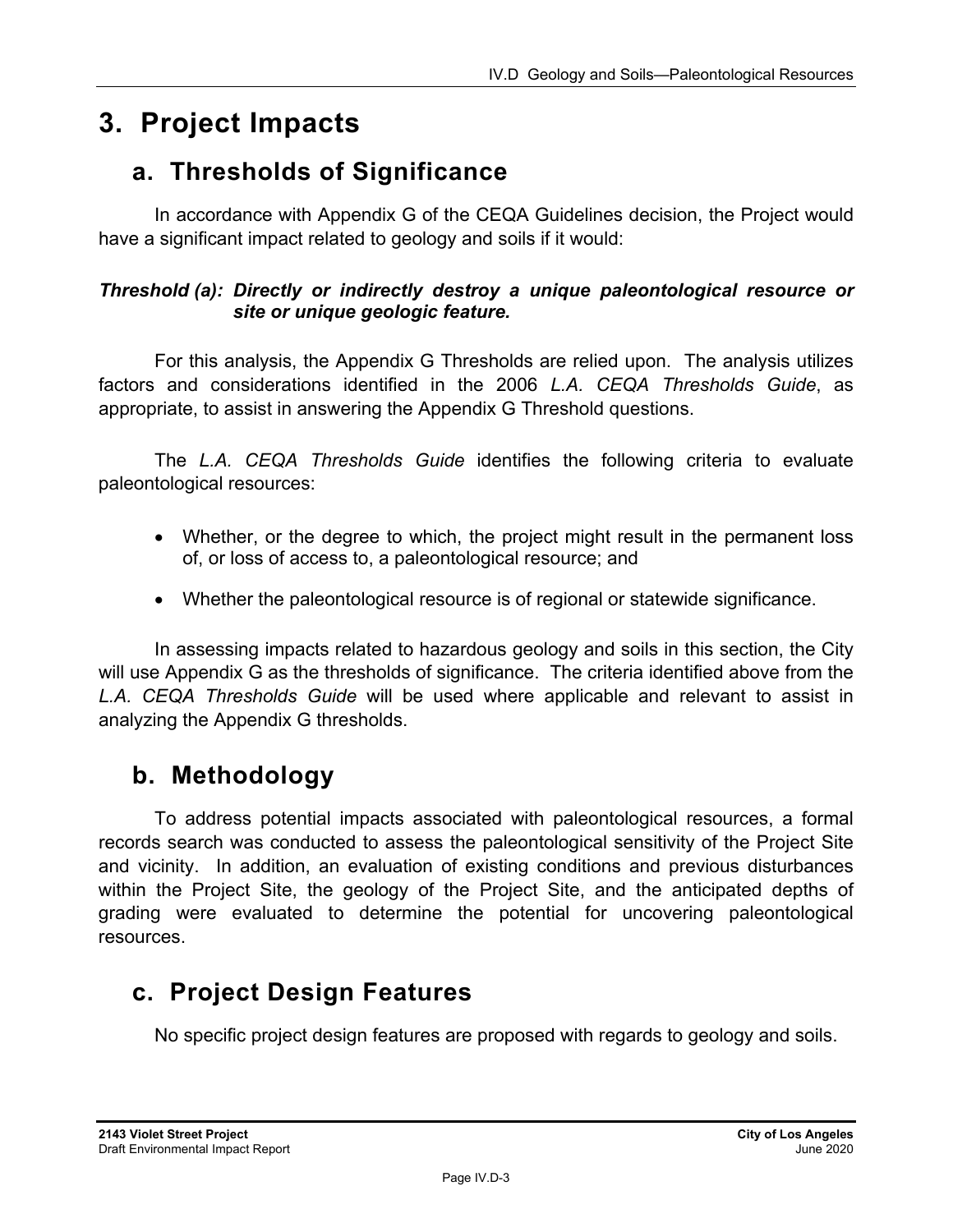### **d. Analysis of Project Impacts**

#### *Threshold (a): Would the Project directly or indirectly destroy a unique paleontological resource or site or unique geologic feature?*

(1) Impact Analysis

The Project Site and surrounding area are fully developed and generally characterized by flat topography or vicinity. There are no unique geologic features on the Project Site. Therefore, the Project would not destroy any distinct and prominent geologic or topographic features. In addition, as discussed above in Subsection 2.b. on page IV.D-2, according to the paleontological records search conducted for the Project Site, there are no previously encountered fossil vertebrate localities located within the Project Site. The closest identified localities o the Project Site were identified approximately two miles west-northwest of the Project Site and were collected at depths between 20 and 43 feet below the surface area. The paleontological records search indicates that shallow excavations in the younger Quaternary Alluvium exposed throughout the Project Site are unlikely to uncover significant vertebrate fossils. However, deeper excavations into the older Quaternary deposits have the potential to encounter significant fossil vertebrates. The Project would require maximum excavation depths of approximately 77 feet. Thus, the possibility exists that paleontological artifacts that were not discovered during prior construction or other human activity may be present. As set forth in Mitigation Measure GEO-MM-1, below, a qualified paleontologist would be retained to perform periodic inspections of excavation and grading activities of the Project Site. In the event paleontological materials are encountered, the paleontologist would temporarily divert or redirect grading and excavation activities in the area of the exposed material to facilitate evaluation and, if necessary, salvage. **Therefore, with implementation of Mitigation Measure GEO-MM-1, the Project would not directly or indirectly destroy a unique paleontological resource or site or unique geologic feature and impacts would be less than significant.** 

- (2) Mitigation Measures
- **GEO-MM-1:** A qualified paleontologist shall be retained by the Applicant to perform periodic inspections of excavation and grading activities at the Project Site. The frequency of inspections shall be based on consultation with the paleontologist and shall depend on the rate of excavation and grading activities and the materials being excavated. If paleontological materials are encountered, the paleontologist shall temporarily divert or redirect grading and excavation activities in the area of the exposed material to facilitate evaluation and, if necessary, salvage. The paleontologist shall then assess the discovered material(s) and prepare a survey, study or report